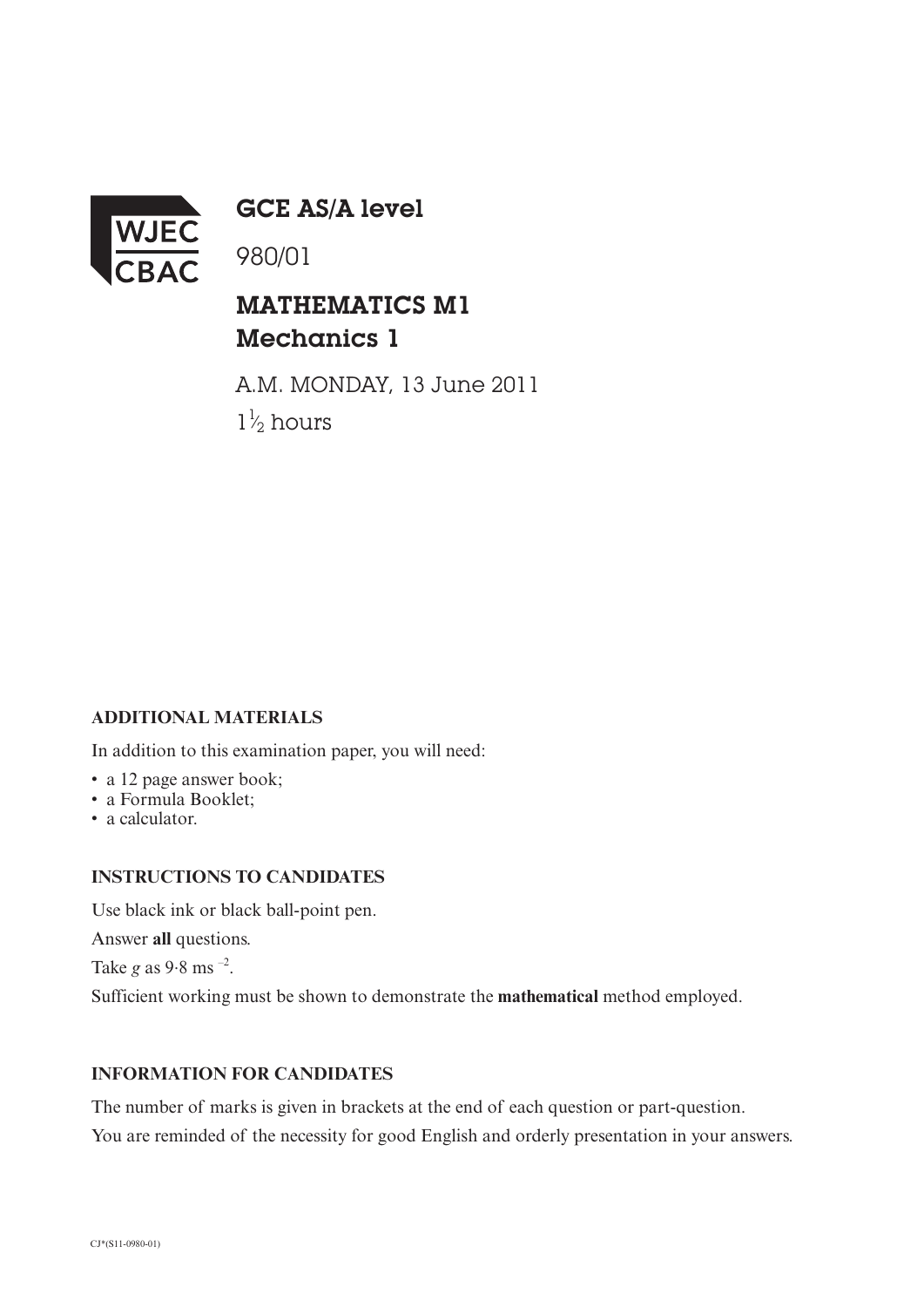| A stone is thrown vertically <b>downwards</b> from the top of a cliff with an initial velocity of $1 \text{ ms}^{-1}$<br>and hits the sea $2.5$ seconds later. |                                                                                        |     |  |
|----------------------------------------------------------------------------------------------------------------------------------------------------------------|----------------------------------------------------------------------------------------|-----|--|
| $\left( a\right)$                                                                                                                                              | Find the speed with which the stone hits the sea.                                      | [3] |  |
| (h)                                                                                                                                                            | Calculate the height of the cliff.                                                     |     |  |
|                                                                                                                                                                | A norgan of mass 60 kg is standing in a lift which is of mass 540 kg. When the lift is |     |  |

**2.** A person, of mass 60kg, is standing in a lift, which is of mass 540kg. When the lift is accelerating upwards at a constant rate of  $a\,\text{ms}^{-2}$ , the tension in the lift cable is 6600 N.

|     | ( <i>a</i> ) Calculate the value of <i>a</i> .                  |  |
|-----|-----------------------------------------------------------------|--|
| (b) | Find the reaction between the person and the floor of the lift. |  |

**3.** The points *A*, *B* and *C* lie, in that order, on a straight horizontal road. A car travels on the road with constant acceleration  $a$ ms<sup>-2</sup>. When the car is at *A*, its speed is  $u$ ms<sup>-1</sup>. The distance *AB* is 10 m and the car takes 2s to travel from *A* to *B*. The car takes 7s to travel from *A* to *C* and its speed at  $C$  is  $17 \text{ ms}^{-1}$ .

| $\left( a\right)$ | Find the value of $u$ and the value of $a$ .                               |                   |
|-------------------|----------------------------------------------------------------------------|-------------------|
| (b)               | Draw a velocity-time graph for the motion of the car between $A$ and $C$ . | $\lceil 2 \rceil$ |
|                   | $(c)$ Calculate the distance AC.                                           |                   |

**4.** The diagram shows a sign attached to a point *A*. It is supported by two light rods *AB* and *AC.* The rod AC is horizontal and the rod AB is inclined at an angle of  $\alpha$  to the horizontal, where  $\sin \alpha = 0.6$ .



The mass of the sign is 12kg. Calculate

- *(a)* the thrust in the rod  $AB$ , [3]
- *(b)* the tension in the rod *AC*. [3]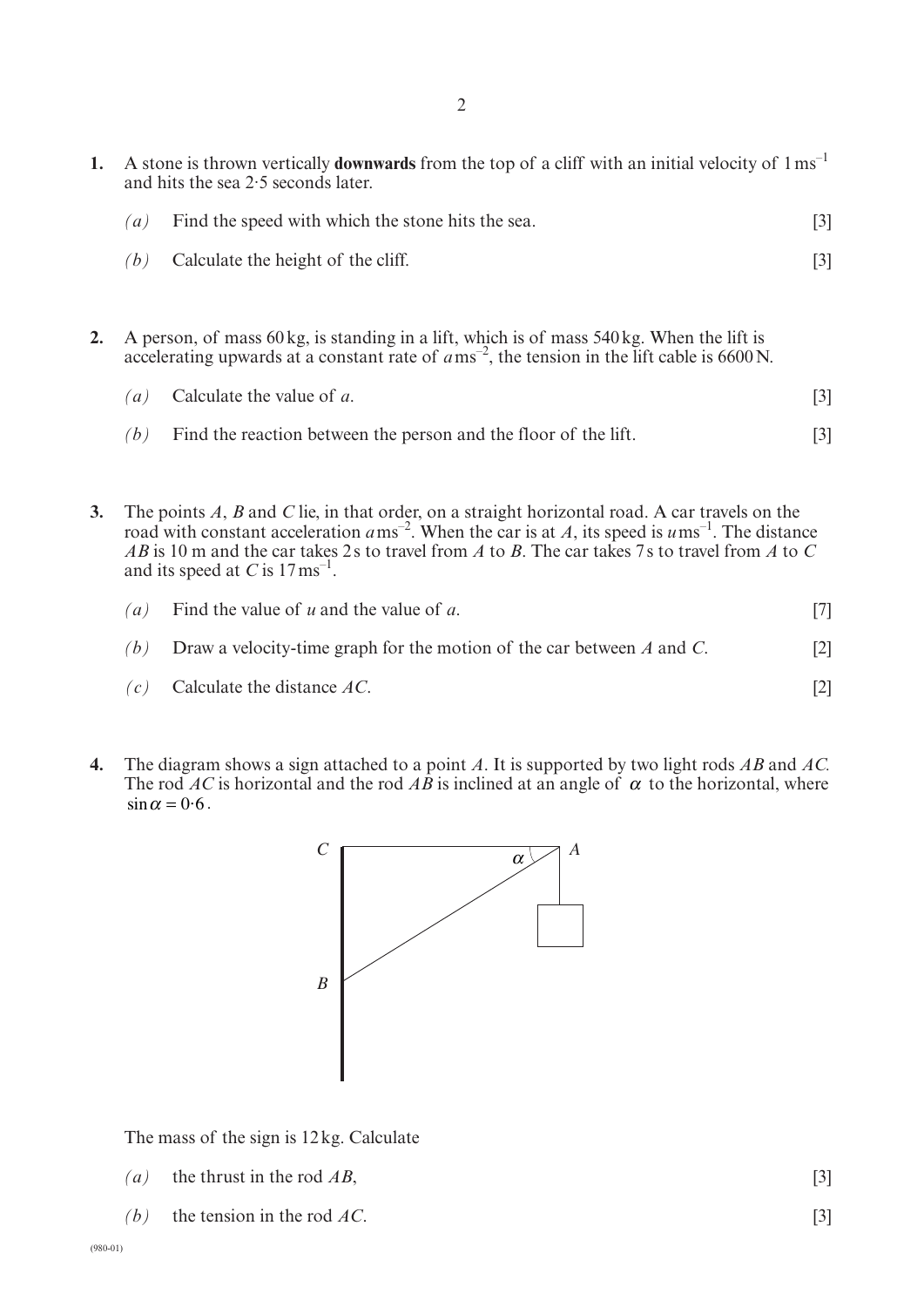**5.** The diagram shows a particle *A*, on a smooth inclined plane, joined by a light inextensible string passing over a smooth pulley to a particle *B*, which hangs freely. The plane is inclined at an angle  $\alpha$  to the horizontal, where sin  $\alpha = \frac{5}{13}$ . The masses of *A* and *B* are 13kg and 15kg respectively. The string is in the same vertical plane as a line of greatest slope of the plane.



Initially, the particles are held at rest with the string taut. The system is released. Calculate the magnitude of the acceleration of the particle *A* and the tension in the string. [7]

**6.** The diagram shows an object, of mass 8kg, on a rough plane inclined at an angle of 15° to the horizontal.



- *(a)* Given that the object is at rest, calculate the least possible value of the coefficient of friction. Give your answer correct to two decimal places. [6]
- $(b)$  Given that the coefficient of friction is 0.1, find the acceleration of the object down the plane. [4]
- **7.** Two particles *A* and *B* are sliding **towards** each other on a smooth horizontal surface and collide directly. Particle *A* has mass 3kg and particle *B* has mass 4kg. Just before the collision, *A* has speed  $5 \text{ ms}^{-1}$  and *B* has speed  $3 \text{ ms}^{-1}$ . Immediately after the collision, A has reversed its direction of motion and its speed is  $2 \text{ ms}^{-1}$ .
	- (*a*) Show that the speed of *B* immediately after the collision is  $2.25 \text{ ms}^{-1}$ . [3]
	- *(b)* Find the coefficient of restitution between *A* and *B*. [3]
	- *(c)* Determine the magnitude of the impulse exerted by *A* on *B* during the collision. [2]

**TURN OVER**